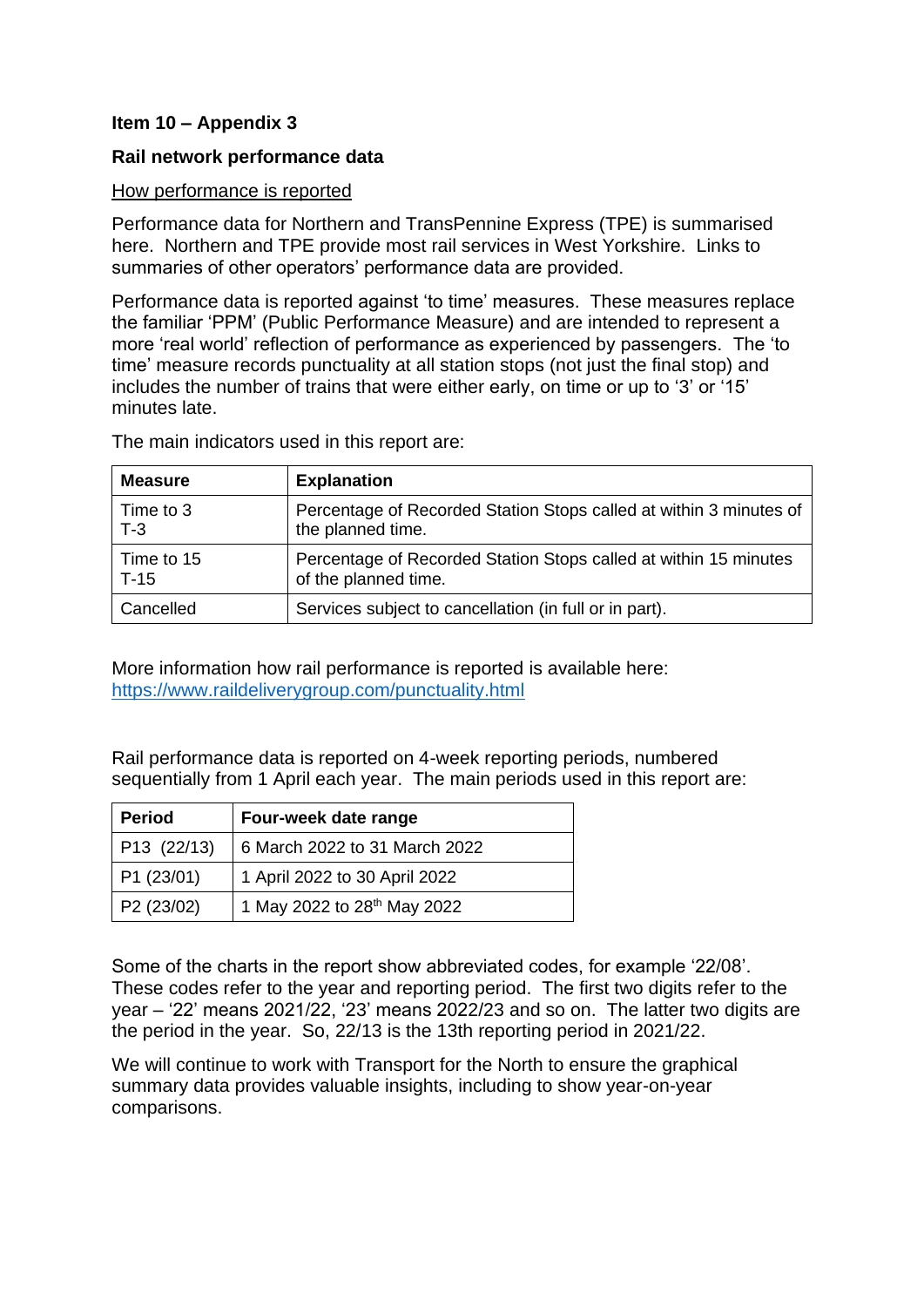### Northern

Northern operates most of the rail services in West Yorkshire.

Headline performance is summarised below.

| Time to 3<br>(% of station calls within 3)<br>mins of planed time) | 6 March 2022 to<br>31 March 2022 | 1 April 2022 to<br>30 April 2022 | 1 May 2022 to 28<br><b>May 2022</b> |
|--------------------------------------------------------------------|----------------------------------|----------------------------------|-------------------------------------|
| Northern overall                                                   | 85.36%                           | 85.26%                           | 85.26%                              |
| East Region (Yorkshire and<br>East Midlands)                       | 85.80%                           | 86.86%                           | 86.58%                              |

| <b>Cancelled</b>                             | 6 March 2022 to<br>31 March 2022 | 1 April 2022 to<br>30 April 2022 | 1 May 2022 to 28<br>May 2022 |
|----------------------------------------------|----------------------------------|----------------------------------|------------------------------|
| Northern overall                             | 5.23%                            | 3.51%                            | 3.95%                        |
| East Region (Yorkshire and<br>East Midlands) | 5.12%                            | 3.12%                            | 2.32%                        |

More detailed information on Northern's performance is available here: <https://www.northernrailway.co.uk/corporate/performance>

The overall trend of Northern performance for the last six 4-week reporting periods is shown below:



Key: Left axis: % of station calls within 3 minutes (T-3) of planned times, % of station calls within 15 minutes (T-15) of planned times, and legacy PPM measure. Right axis: % of trains cancelled.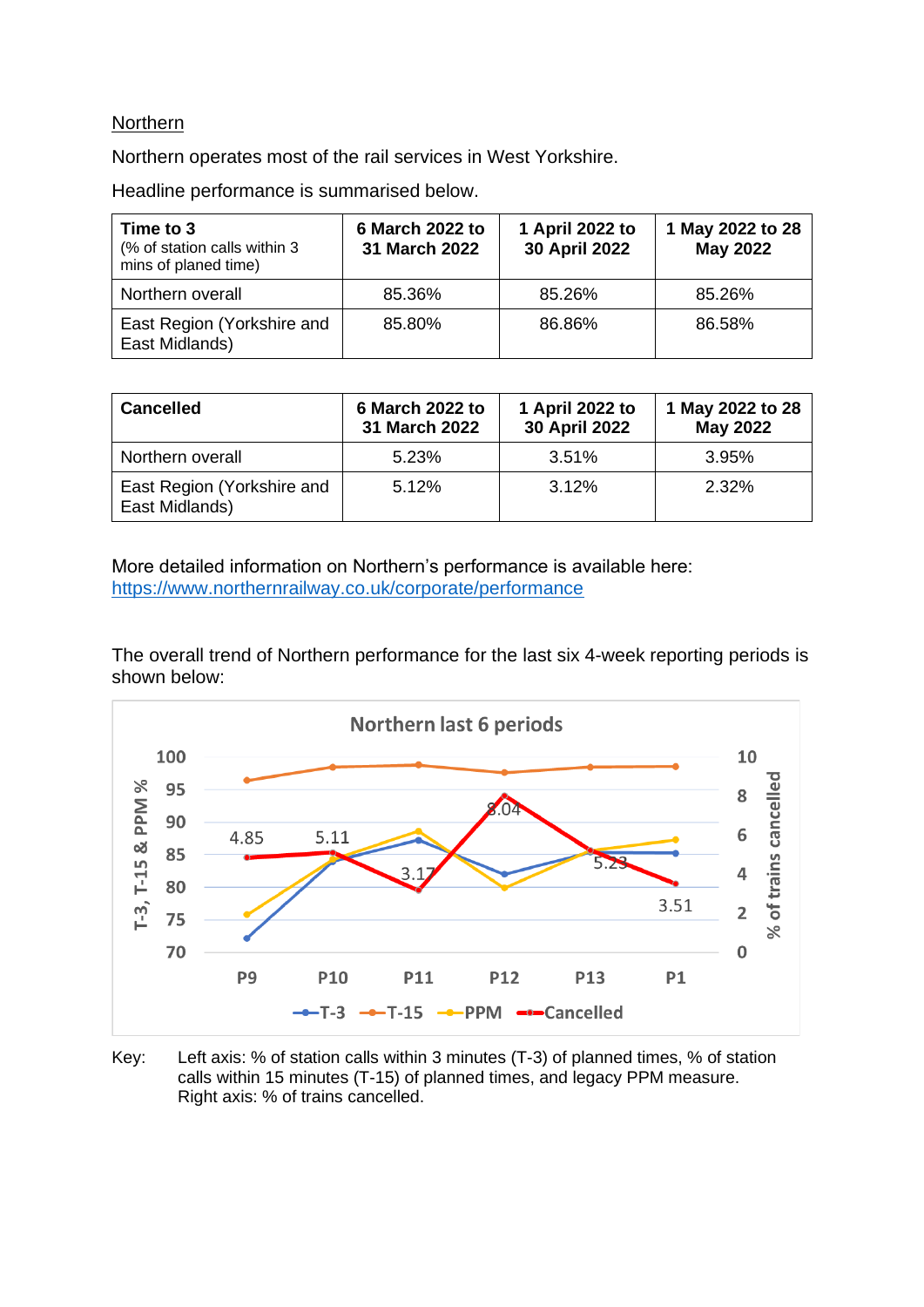The chart below summarises Northern's East Region (Yorkshire and East Midlands) performance from 1 May 2022 to 28 May 2022 (Period 2).



The charts below show punctuality and cancellation trends for Northern's East Region (Yorkshire and East Midlands area) in 4-week periods from 18 August 2019 (Period 6 of 2019/20, represented as 20/06) to 28 May 2022 (Period 2 of 2022/23, represented as 23/02).

#### **Northern East Region: % of station calls within 3 minutes of planned time**



### **Northern East Region: % of services cancelled**

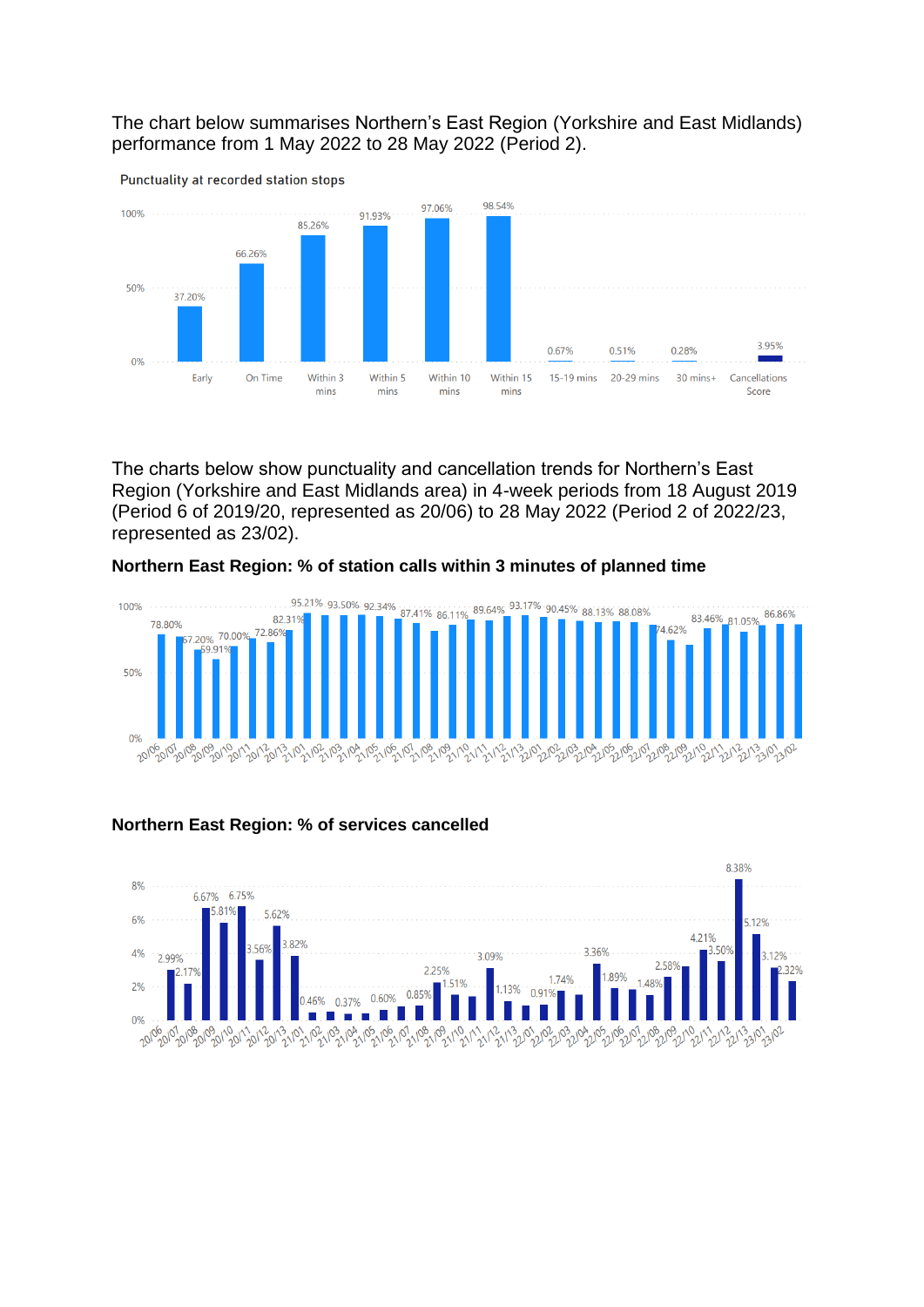### TransPennine Express

TransPennine Express operates regular services between Liverpool, Manchester, West Yorkshire, North Yorkshire and the Northeast via Leeds and Huddersfield.

Headline performance **for all TPE routes** is summarised below.

| Time to 3 measures<br>(% of station calls within 3)<br>mins of planed time) | 6 March 2022 to<br><b>31 March 2022</b> | 1 April 2022 to<br>30 April 2022 | 1 May 2022 to 28<br><b>May 2022</b> |
|-----------------------------------------------------------------------------|-----------------------------------------|----------------------------------|-------------------------------------|
| l Overall                                                                   | 81.64%                                  | 79.12%                           | 78.19%                              |

| <b>Cancelled</b> | 6 March 2022 to | 1 April 2022 to      | 1 May 2022 to 28 |
|------------------|-----------------|----------------------|------------------|
|                  | 31 March 2022   | <b>30 April 2022</b> | <b>May 2022</b>  |
| Overall          | 5.76%           | 4.7%                 | 4.56%            |

More detailed information on TransPennine Express performance is available here: <https://www.tpexpress.co.uk/about-us/passengers-charter/performance-transparency>

The overall trend of TPE performance for the last six 4-week reporting periods is shown below:



Key: Left axis: % of station calls within 3 minutes (T-3) of planned times, % of station calls within 15 minutes (T-15) of planned times, and legacy PPM measure. Right axis: % of trains cancelled.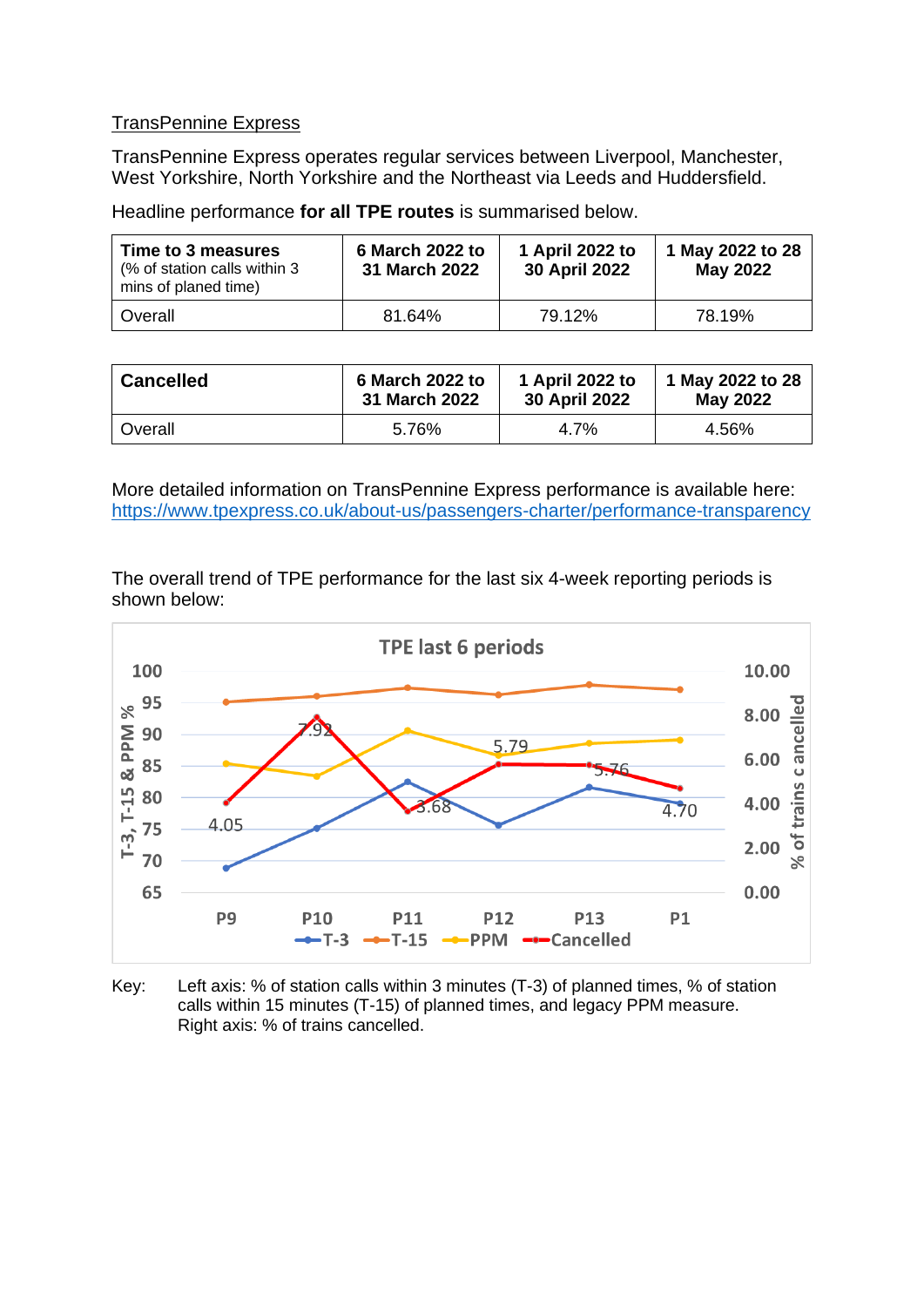The chart below summarises TPE's North Route (services in and through West Yorkshire) performance from 1 May 2022 to 28 May 2022 (Period 2).



The charts below show punctuality and cancellation trends for TPE's North Route (services in and through West Yorkshire) from 18 August 2019 (Period 6 of 2019/20, represented as 20/06) to 28 May 2022 (Period 2 of 2022/23, represented as 23/02).

### **TPE North Route: % of station calls within 3 minutes of planned time**



### **TPE North Route: % of services cancelled**